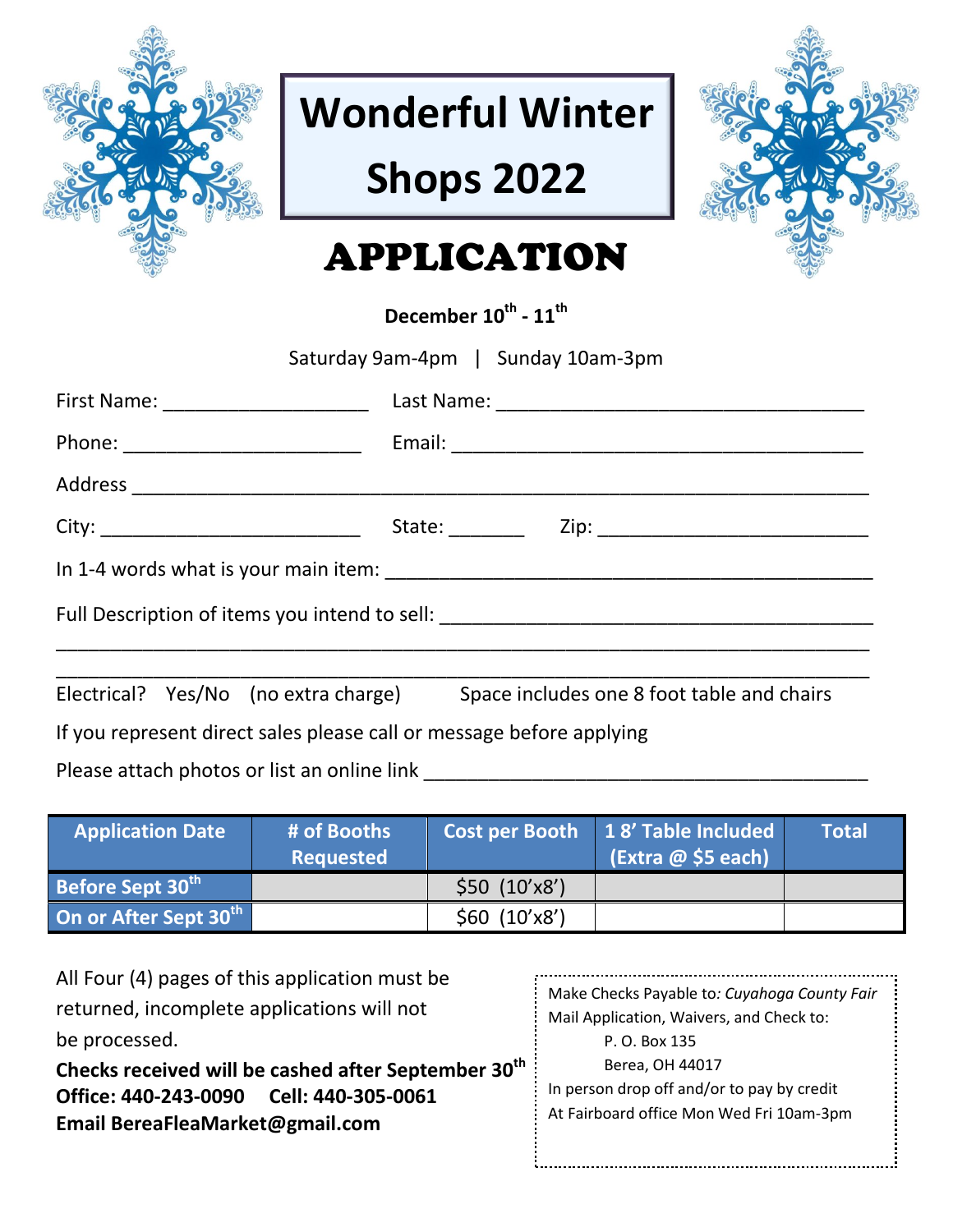### **Wonderful Winter Shops 2022 Rules & Regulations December 10th -11th**

### **Saturday 9am-4pm | Sunday 10am-3pm**

All vendors for the 2022 Cuyahoga County Fairgrounds Wonderful Winter Shops are required to read the Rules and Regulations governing the event and the COVID Rules and Waiver form, and acknowledge they have done so by having a signed copy of the rules on file:

- Be present during the hours of operation Saturday from 9am-4pm and Sunday from 10am-3pm. **No early tear downs**.
- No part of booth or display may extend out into the aisle or closed social distancing space
- Only blue or green painters tape may be used on walls
- Leave space clean. No trash or unwanted items may be left behind. Trash cans are only for personal items such as coffee cups, food wrappers, etc. (Cardboard can be flattened and left next to trash cans)
- Sale or swap of, flammables, alcoholic beverages, animals, obscene materials, or illegal items is prohibited.
- Cords cannot be laid across aisles
- No loud music as determined by Staff
- No Parking around building or in fire lanes
	- o Vehicles must be moved after unloading
	- o All parking is to be in designated areas
- **SET UP**
	- o No set up until payment is processed, rules are signed, Covid waiver signed and returned
	- o Set up is Fri from 3pm-4:30pm and/or Sat morning 7am-9am, Sun 9:30am-10am
	- o Please call if unforeseen circumstances arise
	- o Space to be vacated by 4:00 pm Sunday

#### **Management's interpretation and execution of the above Rules and Regulations is final.**

Reasonable care and protection is given to property and people on our premises. Staff is not responsible for injuries caused by others or injury to persons entering these premises. Also, no responsibility is assumed for any damage or loss due to fire, theft, breakage, or collision. Articles are conveyed to the market and displayed and sold at owner's risk.

I (the undersigned) acknowledge having received the Rules and Regulations of the Cuyahoga County Fairgrounds: Wonderful Winter Shops and agree to abide by the Rules and Regulations in addition to any additional rules and regulations management may see fit to enforce to operate the Wonderful Winter Shops. I also hereby release the Berea Flea Market/Cuyahoga County Agricultural Society, its employees and agents, from all responsibility in the event of personal injury, or injury, accident or theft of merchandise.

Print Name: \_\_\_\_\_\_\_\_\_\_\_\_\_\_\_\_\_\_\_\_\_\_\_\_\_\_\_\_\_\_\_\_\_ Date: \_\_\_\_\_\_\_\_\_

Sign Name: \_\_\_\_\_\_\_\_\_\_\_\_\_\_\_\_\_\_\_\_\_\_\_\_\_\_\_\_\_\_\_\_\_\_